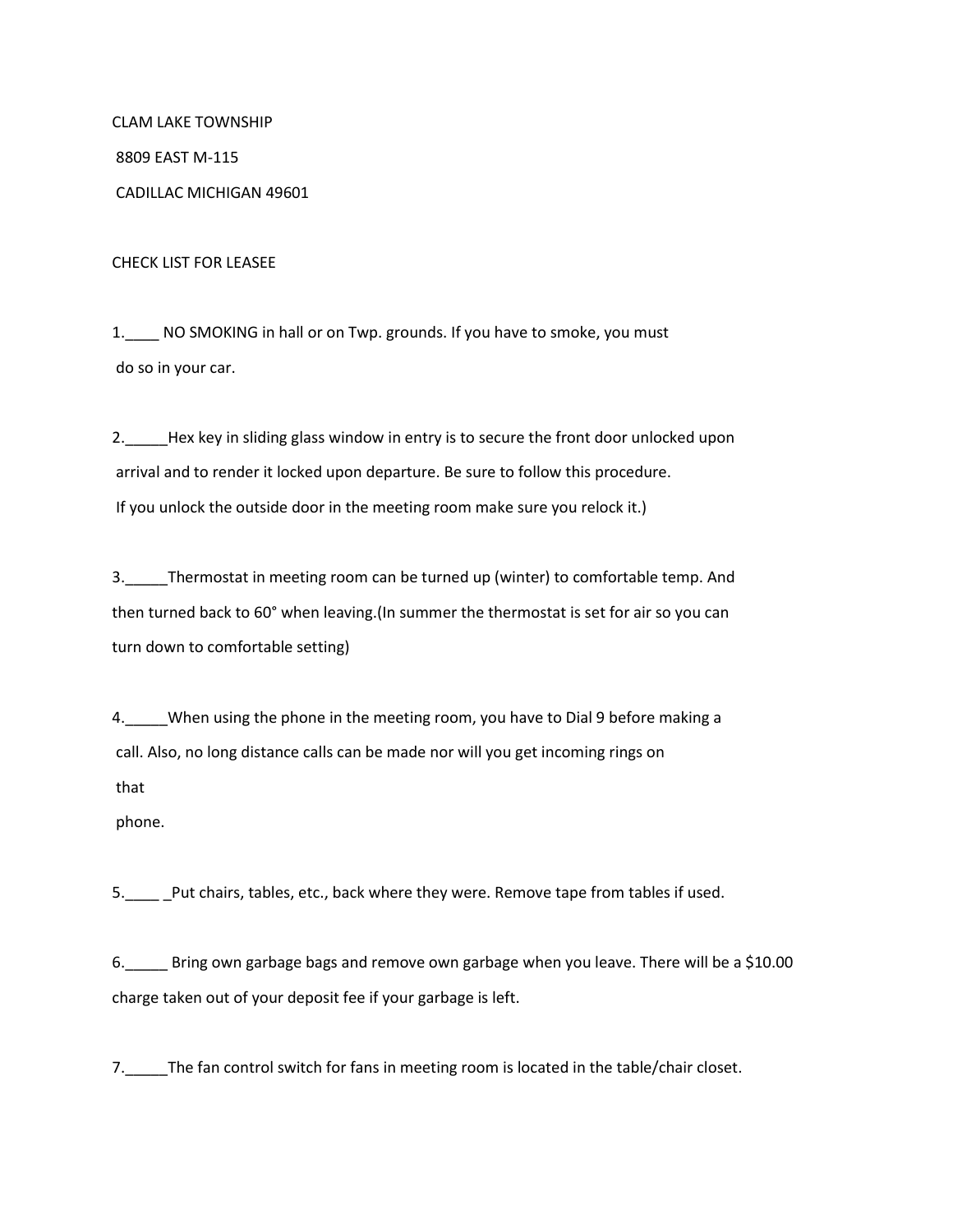8.\_\_\_\_\_Clean and sweep floors, and check bathrooms to make sure lights are off and toilets Are flushed.

9.\_\_\_\_\_During the winter season, leasee will be responsible for own shoveling of sidewalks As needed.

10. If kitchen is used, make sure range and appliances and all surfaces are cleaned up after event. (Check oven for spillage if used) All table supplies and tableware are to be provided by leasee. Use cutting board for cutting not the counters. ABSOLUTELY NO RED COLORED PUNCH IS ALLOWED. IT STAINS THE CARPETING AND DOESN'T COME OUT!

11.\_\_\_\_Make sure all lights are turned off upon departure. (The one hall light is always on). The hall way light switch is by the main entrance door and the heat is turned down. The light switch for the outside lights is in the hall by the furnace room door. Please turn out when you use them, before leaving.

Page 1 CLAM LAKE TOWNSHIP HALL 8809 E. M-115 CADILLAC MI 49601 LEASE AGREEMENT

FOR CLAM LAKE TOWNSHIP RESIDENTS ONLY

THIS LEASE AGREEMENT is made this \_\_\_\_\_ day of \_\_\_\_\_\_\_\_\_\_\_\_\_\_\_\_\_\_\_\_, by and between the

Township of Clam Lake, a municipal corporation, hereinafter designated "Lessor," and

**LECTEA** External terminafter designated "Lessee". **LECTEA** External of the set of the set of the set of the set o

shall be the responsible contact person for the Lessee.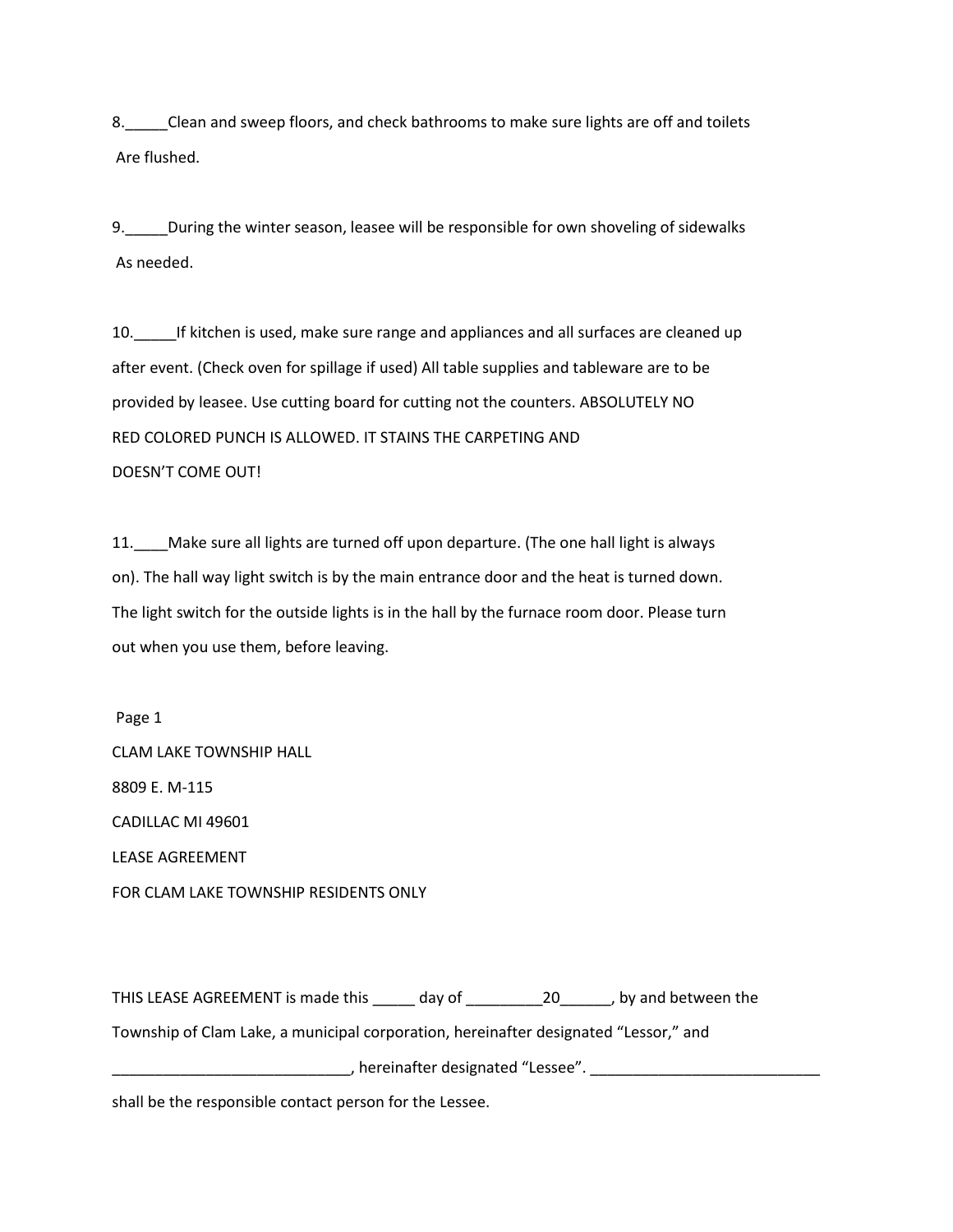The Clerk or Supervisor shall represent the township and be responsible to sign the lease, collect rent and

deposits in advance, and give out the key. Further, they shall be responsible to follow up with Leasee after the event within 24 hours to collect the key, inspect the facility for proper cleanup and possible damage, and refund the deposit as applicable. Keys are not to be duplicated by the Lessee. The clerk/supervisor shall report to the Board each month concerning township hall rentals for the preceding month and shall advise the board of upcoming leases. The clerk/supervisor shall also maintain a township hall rental calendar at the township hall.

## WITNESSETH:

In consideration of the covenants and conditions hereinafter contained, it is hereby Agreed by and between the parties hereto as follows:

1. The Lessor hereby lets and leases unto the Lessee, the assembly room and associated facilities at the Clam Lake Township Hall located at 8809 East M-115, Cadillac, Michigan, 49601 and/or other premises described as:

2. The term of this lease shall begin on the \_\_\_\_\_\_ day of \_\_\_\_\_\_, 20 \_\_, from \_\_\_\_\_\_ (A.M./P.M.) to \_\_\_\_\_\_\_(A.M./P.M.) or such other times as described herein:\_\_\_\_\_\_\_\_\_\_\_\_\_\_\_\_\_\_\_\_\_\_\_\_\_\_\_\_\_\_\_\_\_\_\_\_\_\_\_\_\_\_\_\_\_\_\_\_\_\_\_\_\_\_\_\_\_\_\_\_\_\_\_\_.

3. Said premises may be used for a meeting and/or

and for no other purpose, without the written consent of the Lessor. Any activity that increases risks such

as overloading the meeting room with people beyond capacity, overloading electrical circuits with equipment, permitting intoxicated persons on Twp. premises, is not acceptable.

4. The Lessee shall pay, in advance, a security deposit as listed in 5 below. This deposit shall be a separate check retained to assure proper clean up of the facility immediately after the event, and to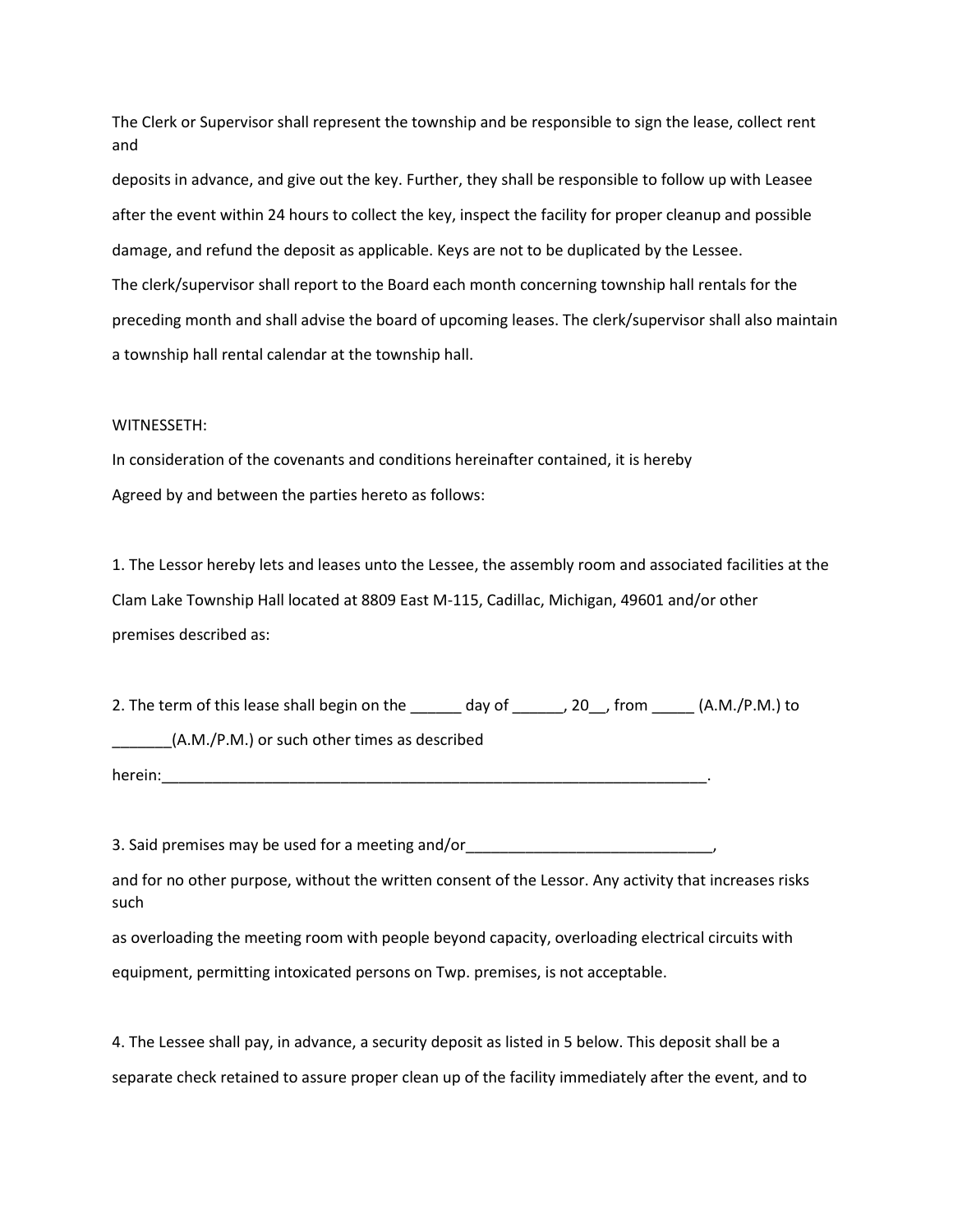help offset any damages incurred as a result of this lease. Cleanup must occur immediately after this event and trash removed, unless otherwise stipulated in this agreement. Refund of security deposit will be made if in the opinion of the Lessor, satisfactory cleanup has been made, and if there are no damages. Any damages to the facility or equipment will be reimbursed in full by Lessee to the Lessor immediately after event.

5. The Lessee shall pay, in advance, two separate checks for rent and deposit, made out to Clam Lake Township, the sums listed below depending on group size, to help defray the cost of maintenance, utilities and upkeep of said premises:

a. Group size 0-25 , Rental Amt. \$40.00, Deposit Amt. \$40.00, Total Amt. \$80.00 b. Group size 26-50, Rental Amt. \$85.00 , Deposit Amt. \$85.00, Total Amt. \$170.00

## Page 2

c. Group size 51-75, Rental Amt. \$100.00,Deposit Amt. \$100.00 Total Amt. \$200.00 d. Group size 76-150, Rental Amt. \$150.00,Deposit Amt. \$150.00 Total Amt. \$300.00 e. Any unit of government or municipal entities in Wexford County may utilize the township hall for seminars, training, and meetings, subject to availability. Regardless of size, entities using the township hall pursuant to this subparagraph shall be charged under the provisions of paragraph 5a above. f. The maximum group size of 150 people is for an event where people are coming and going such as an open house. Maximum group size for a chairs only meeting is 120 people. Maximum group size for a gathering with people to be seated at tables is 100 people

6. The Lessee shall not assign, transfer or sublet the premises in this lease, or any part thereof.

7. Lessee shall be liable and responsible for all janitorial, maintenance, cleaning and setup personnel necessary to prepare the premises for the scheduled activity and to restore the facility to an equal or better

condition than prior to rental, immediately following the activity.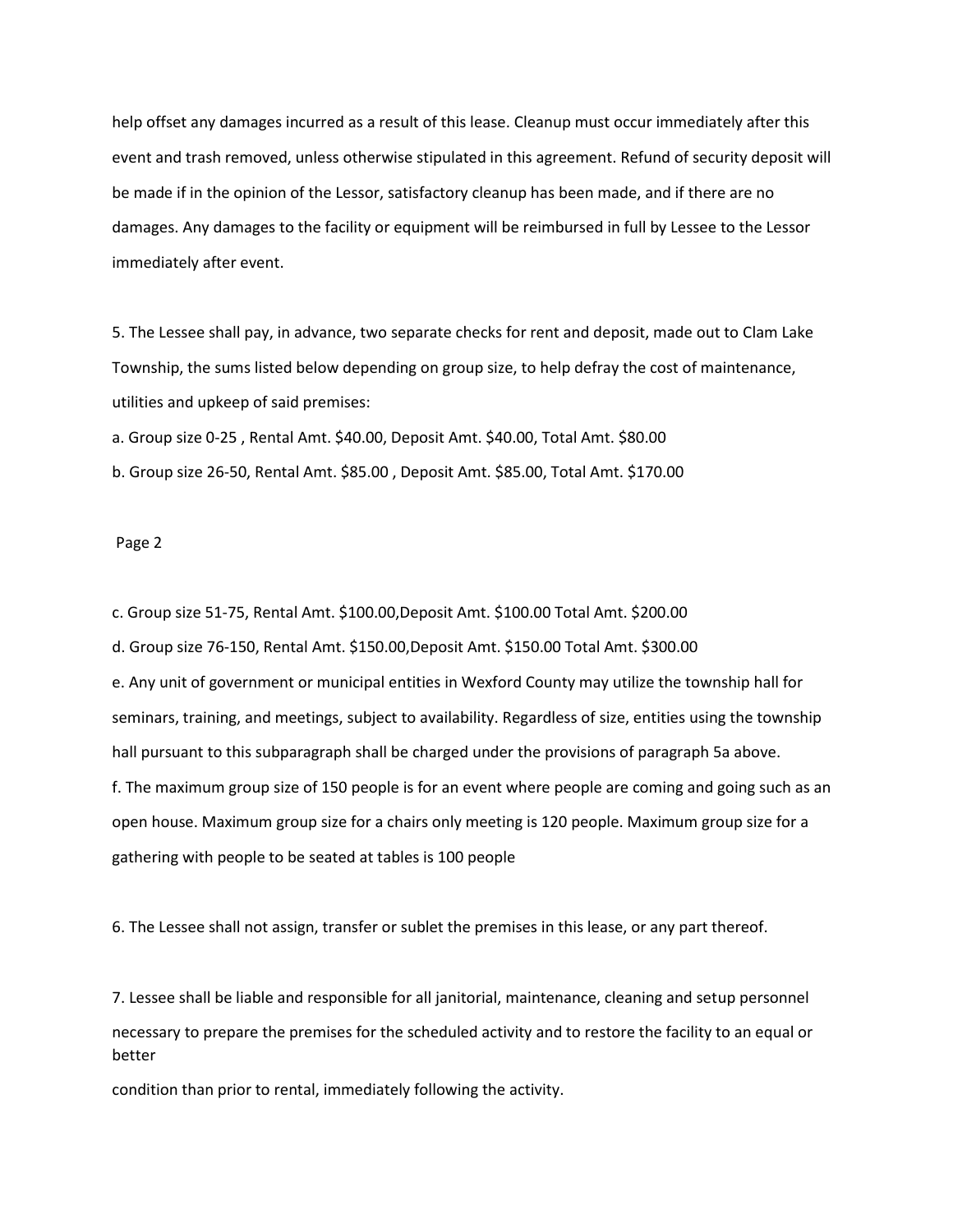8. Lessee is responsible to assure that the township premises remain a smoke free, tobacco free, and alcohol free environment. No alcohol shall be served or allowed to be consumed on the premises. Further, no grape or red punch shall be served because of potential damage to the carpeting.

9. Tables, chairs, and other township equipment shall not be removed from the premises.

Further, when these items are used in the hall, they shall be returned to where they were found before the

event. Exception: It shall be our policy to loan out to township residents for their private short term use

within the township, the metal folding chairs that we have on hand. (Present inventory is 41 metal chairs)

These chairs will be available to Twp. residents for a period not to exceed 3 days on a first come first serve basis. This assumes that they will not be needed for hall use. The Township Clerk or Supervisor will be responsible to issue the chairs, get a signed receipt from the borrower, and make arrangements for

their return and inventory.

10. There shall be no charge for use of this facility by the Township Board or its subsidiaries, for official functions of the township.

11. At no time shall political signs be allowed on township property or within its facilities.

12. The township has the responsibility to remove snow from the township hall premises during the winter months. The leasee will be responsible for keeping snow removed from sidewalks if needed, while

using the hall.

13. The Lessee agrees to conduct its activities upon the premises so as to not endanger any person lawfully thereon and to indemnify and save harmless the Lessor against any and all claims of injury to a person or property (including claims of any invitee) arising out of the activities contracted by the Lessee,